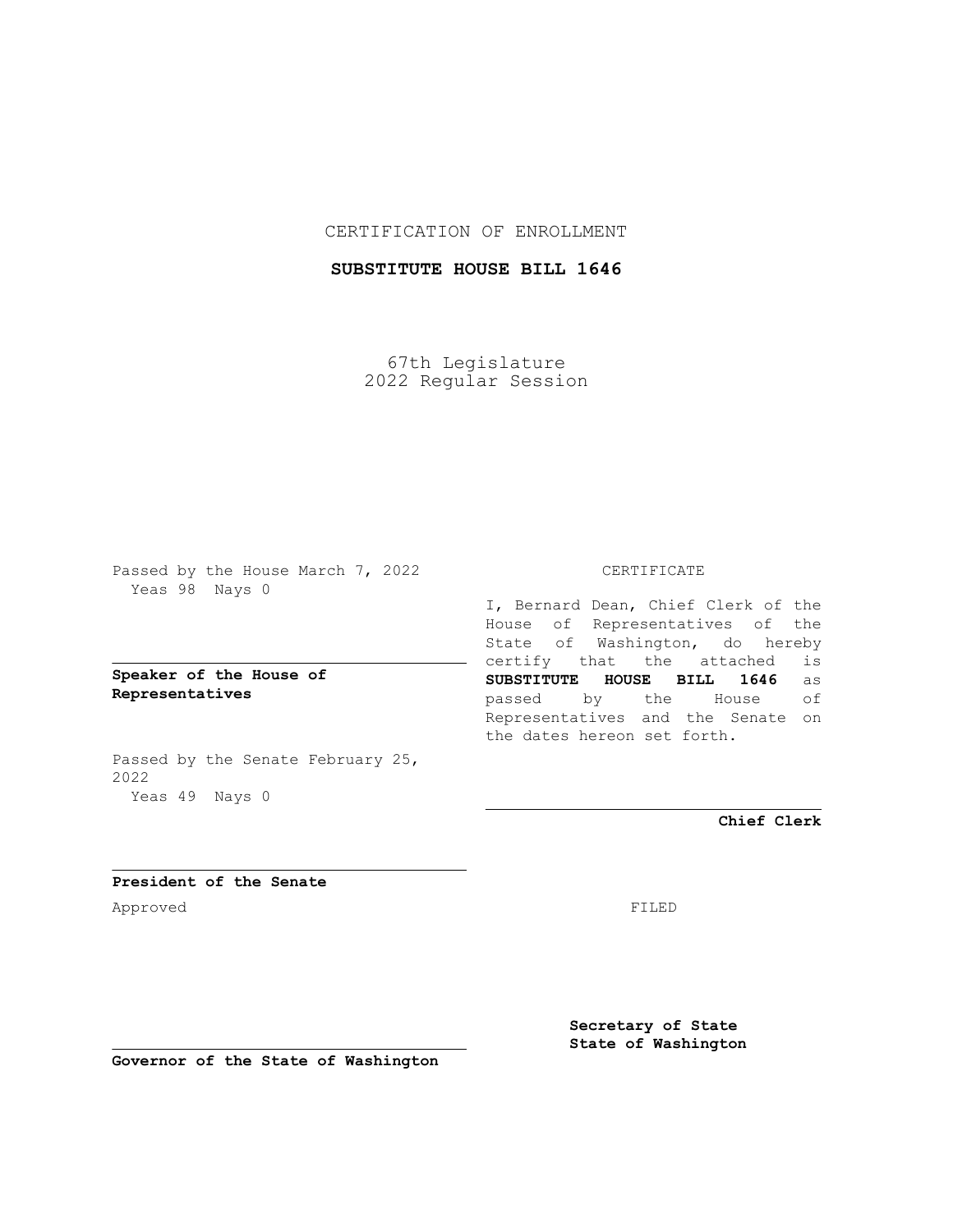### **SUBSTITUTE HOUSE BILL 1646**

AS AMENDED BY THE SENATE

Passed Legislature - 2022 Regular Session

# **State of Washington 67th Legislature 2022 Regular Session**

**By** House Health Care & Wellness (originally sponsored by Representatives Bateman, Harris, Leavitt, Walen, Dolan, Bronoske, Callan, Eslick, Goodman, Macri, Simmons, Tharinger, Kloba, Stonier, Davis, Riccelli, and Ormsby)

READ FIRST TIME 01/21/22.

1 AN ACT Relating to continuing the work of the dementia action 2 collaborative; adding a new section to chapter 43.20A RCW; creating a 3 new section; and providing an expiration date.

4 BE IT ENACTED BY THE LEGISLATURE OF THE STATE OF WASHINGTON:

5 NEW SECTION. **Sec. 1.** The legislature finds that:

6 (1) In 2020, an estimated 120,000 Washingtonians age 65 and older 7 were living with Alzheimer's disease or another dementia and the 8 number is expected to rise to 140,000 by 2025;

9 (2) Dementia affects the whole family in many ways, including 10 pulling family members, most often women, out of the workforce to 11 care for their loved ones with the disease;

12 (3) There are an estimated 295,000 unpaid caregivers in 13 Washington providing 426,000,000 total hours of unpaid care annually;

14 (4) The legislature authorized the preparation of the first 15 Washington state plan to address Alzheimer's disease and other 16 dementias in 2016; and

 (5) There is great value in continuing to improve awareness and services for individuals living with Alzheimer's disease and other dementias, and reestablishing the formal dementia action collaborative to update the state plan and make recommendations is 21 essential.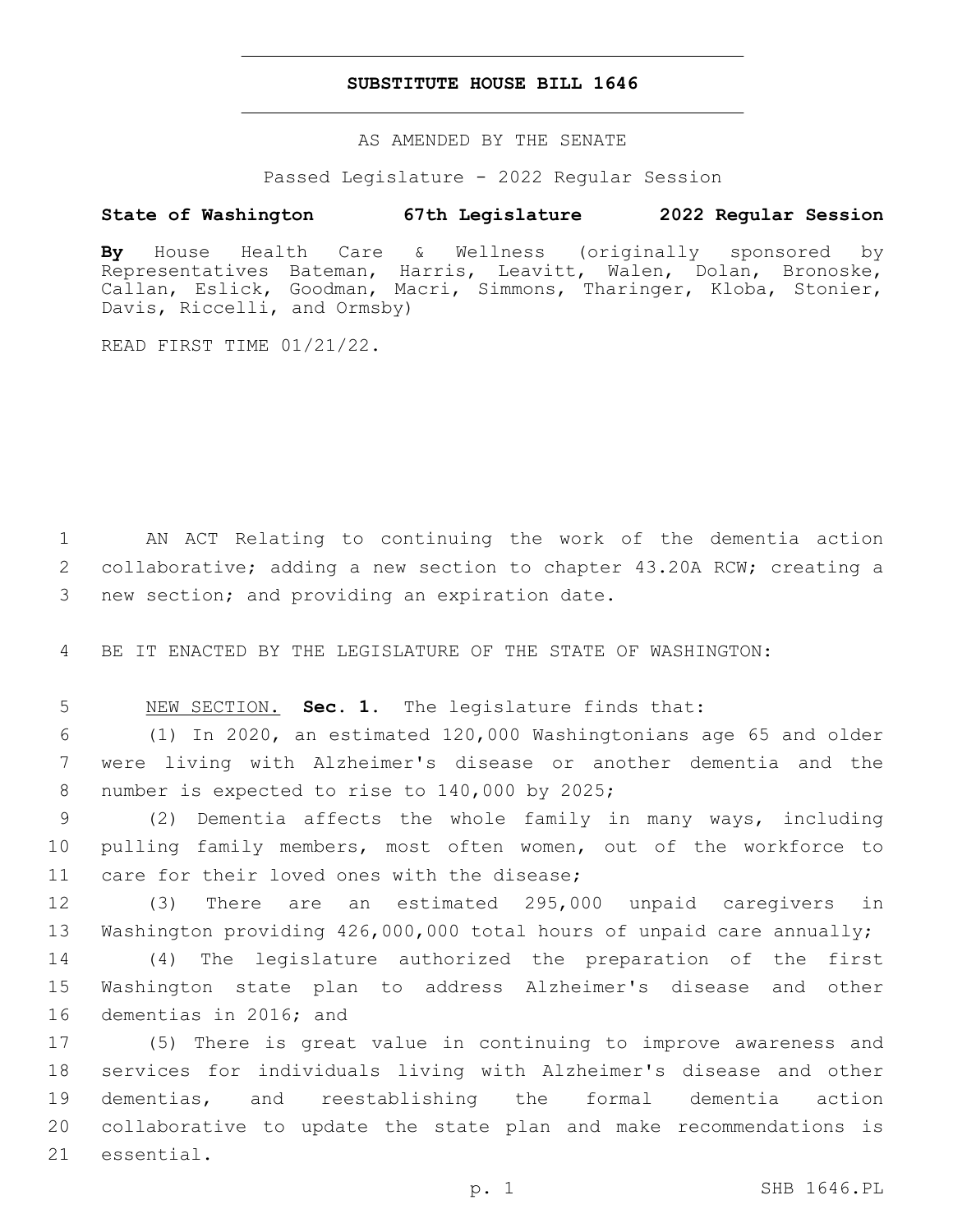1 NEW SECTION. **Sec. 2.** A new section is added to chapter 43.20A 2 RCW to read as follows: 3 (1) The dementia action collaborative is established with members 4 as provided in this subsection. 5 (a) The governor shall appoint the following members, and may 6 appoint additional members at the governor's discretion: (i) A representative of the governor's office;7 8 (ii) A representative and an alternate from the department in the 9 aging and long-term support administration; 10 (iii) A representative and an alternate from the department in 11 the developmental disabilities administration; 12 (iv) A representative and an alternate from the department of 13 health; 14 (v) A representative and an alternate from the health care 15 authority; 16 (vi) A representative and an alternate from the office of the 17 state long-term care ombuds; 18 (vii) At least one person with Alzheimer's disease or another 19 dementia; 20 (viii) A caregiver of a person with Alzheimer's disease or 21 another dementia; 22 (ix) A representative of the University of Washington's memory 23 and brain wellness center; 24 (x) A representative of an organization representing area 25 agencies on aging; 26 (xi) A representative of an association representing long-term 27 care facilities in Washington; 28 (xii) A representative of an association representing physicians 29 in Washington; 30 (xiii) A representative of a Washington-based organization of 31 volunteers, family, and friends of those affected by Alzheimer's 32 disease and other dementias; 33 (xiv) A representative of an Alzheimer's advocacy organization; 34 (xv) An attorney who specializes in elder law; 35 (xvi) An Alzheimer's disease researcher; 36 (xvii) A representative of an organization representing emergency 37 medical service providers in Washington; 38 (xviii) An expert in workforce development; 39 (xix) A representative of the Washington state council on aging; 40 (xx) A representative of the governor's office of Indian affairs;

p. 2 SHB 1646.PL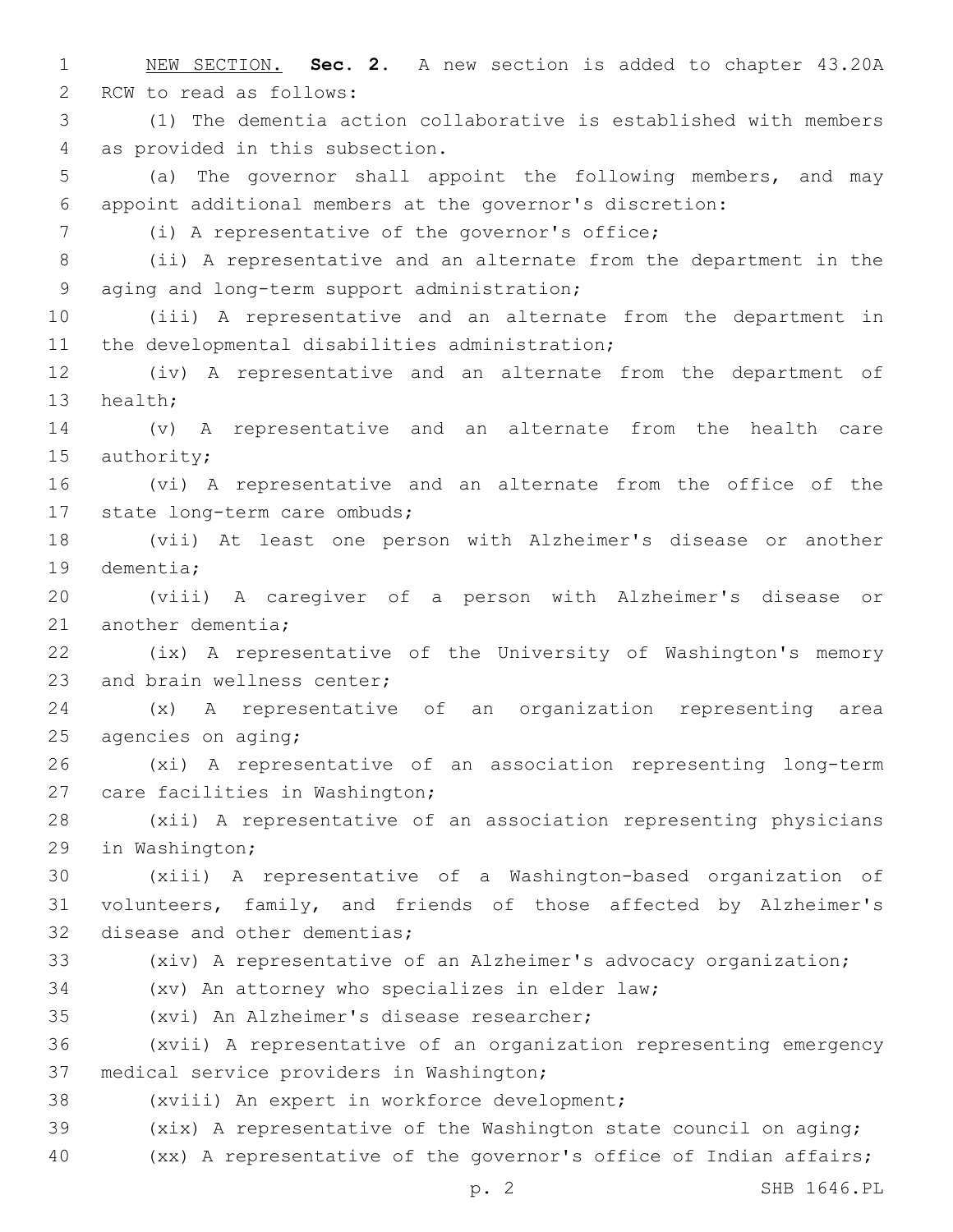(xxi) A licensed behavioral health provider with clinical expertise in Alzheimer's disease or other dementias;

 (xxii) A representative of a health care organization that primarily serves people of color, including seniors; and

 (xxiii) A nurse with expertise in serving individuals with Alzheimer's disease or other dementias.6

 (b) In appointing members to the dementia action collaborative, the governor shall give priority to persons who had previously served on the Alzheimer's disease working group established pursuant to chapter 89 (Senate Bill No. 6124), Laws of 2014, and its successor work groups.11

 (2)(a) The secretary or the secretary's designee shall convene the dementia action collaborative and submit all required reports. The secretary or the secretary's designee shall serve as the cochair with either the member representing an Alzheimer's disease advocacy organization or the member representing the Washington-based organization of volunteers, family, and friends of those affected by 18 Alzheimer's disease and other dementias.

 (b) The department shall provide any necessary administrative 20 support to the dementia action collaborative.

 (c) Meetings of the dementia action collaborative must be open to the public. At least one meeting each year must accept comments on the dementia action collaborative's proposed recommendations from members of the public, including comments from persons and families affected by Alzheimer's disease or other dementias. The department must use technological means, such as web casts, to assure public 27 participation.

 (3)(a) The dementia action collaborative must assess the current and future impacts of Alzheimer's disease and other dementias on 30 Washington residents, including:

 (i) Examining progress in implementing the Washington state 32 Alzheimer's plan adopted in 2016;

 (ii) Assessing available services and resources for serving persons with Alzheimer's disease and other dementias, as well as 35 their families and caregivers;

 (iii) Examining and developing strategies to rectify disparate effects of Alzheimer's disease and other dementias on people of 38 color; and

 (iv) Developing a strategy to mobilize a state response to this 40 public health crisis.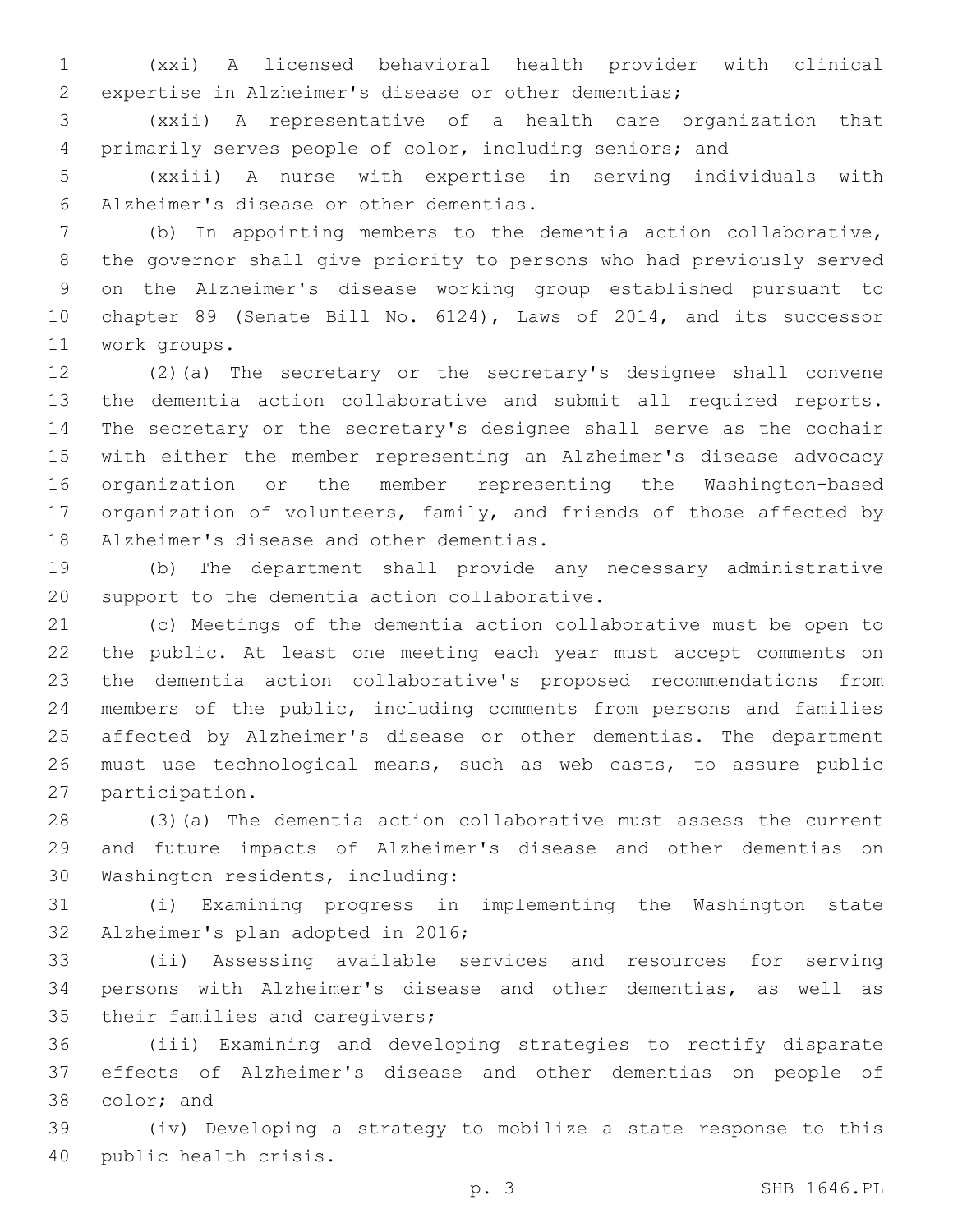(b) In addition to the activities in (a) of this subsection, the dementia action collaborative must review and revise the Washington state Alzheimer's plan adopted in 2016, and any subsequent revisions to that plan. Revisions to the plan must evaluate and address:

 (i) Population trends related to Alzheimer's disease and other dementias, including:6

 (A) Demographic information related to Washington residents living with Alzheimer's disease or other dementias, including average age, average age at first diagnosis, gender, race, and comorbidities; 10 and

 (B) Disparities in the prevalence of Alzheimer's disease and 12 other dementias between different racial and ethnic populations;

 (ii) Existing services, resources, and health care system 14 capacity, including:

 (A) The types, cost, and availability of dementia services, medicaid reimbursement rates for dementia services, and the effect of medicaid reimbursement rates on the availability of dementia 18 services;

 (B) Dementia-specific training requirements for long-term 20 services and supports staff;

 (C) The needs of public safety and law enforcement to respond to persons with Alzheimer's disease or other dementias;

 (D) The availability of home and community-based resources, including respite care and other services to assist families, for persons with Alzheimer's disease or other dementias;

 (E) Availability of long-term dementia care beds, regardless of 27 payer;

 (F) State funding and Alzheimer's disease research through 29 Washington universities and other resources; and

 (G) Advances in knowledge regarding brain health, dementia, and risk reduction related to Alzheimer's disease and other dementias since the adoption of the Washington state Alzheimer's plan 33 established in 2016.

 (4) The department must submit a report of the dementia action collaborative's findings and recommendations to the governor and the legislature in the form of an updated Washington state Alzheimer's plan no later than October 1, 2023. The department must submit annual updates and recommendations of the dementia action collaborative for legislative and executive branch agency action to the governor and 40 the legislature each October 1st, beginning October 1, 2024.